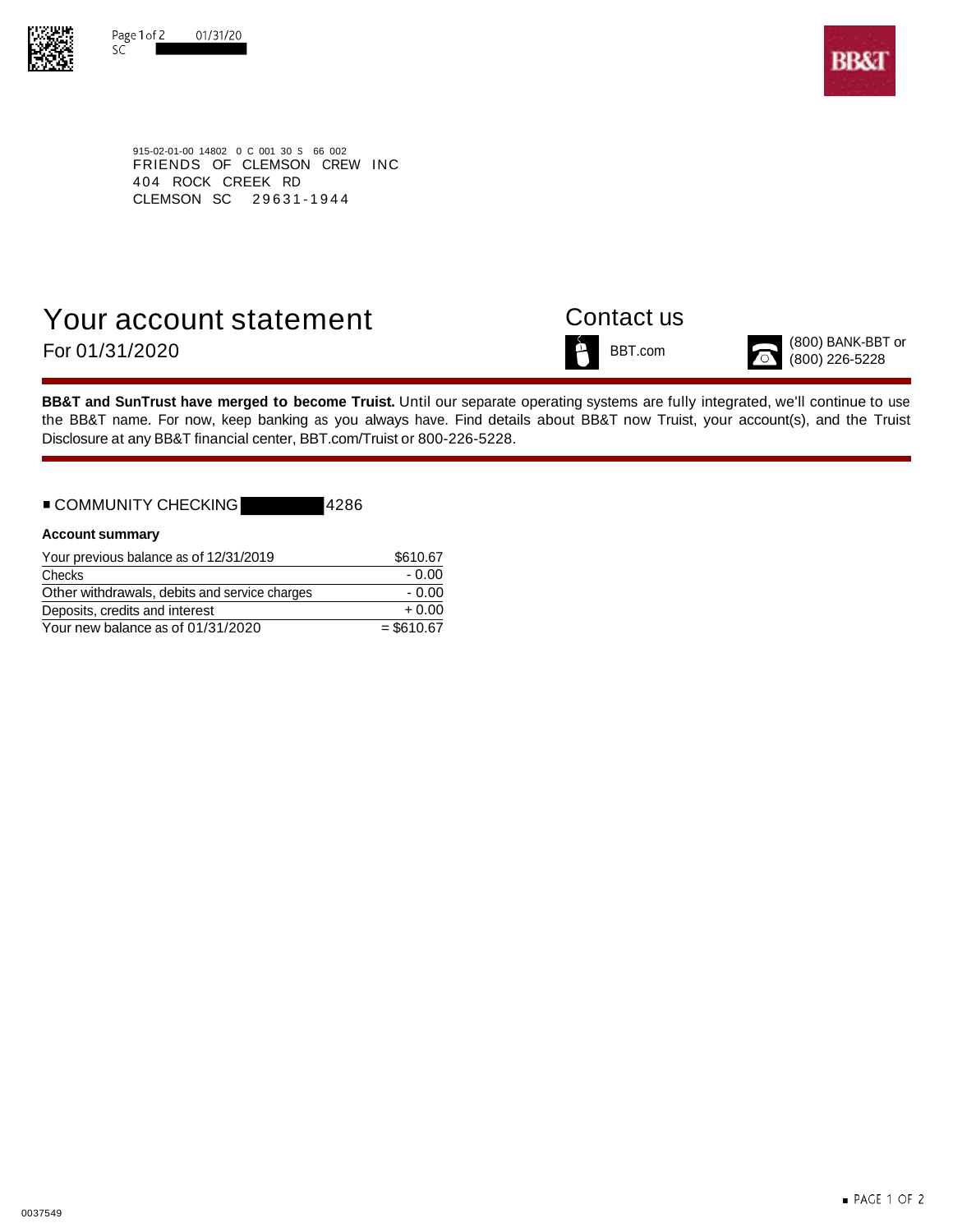

# Questions, comments or errors?

account, please call us at 1-800-BANK BBT (1-800-226-5228) 24 hours a day, 7 days midnight ET. You may also contact your local BB&T financial center. To locate a BB&T financial center in your area, please visit BBT.com. The state of the state of the state of the state of the state of the state of the state of the state of the state of the state of the state of the state of the stat

### **Electronic fund transfers (For Consumer Accounts Only. Commercial Accounts Important information about your Constant Credit Account refer to the Commercial Bank Services Agreement.)**

governing those services, which may not provide an error resolution process in all CHARGE will automatically be imposed on the account's outstanding "Average cases. Please refer to the terms and conditions for those services. daily balance." The **INTEREST CHARGE** is calculated by applying the "Daily

statement or receipt is wrong or if you need more information about a transfer on To get the "Average daily balance," we take the beginning account balance each<br>the statement or receipt IMMFDIATFLY call 1-800-226-5228 or w the statement or receipt, IMMEDIATELY call 1-800-226-5228 or write to:

Tell us as soon as you can, if you think your statement or receipt is wrong, or if you need more information about a transfer listed on the statement or receipt. We **Billing Rights Summary** must hear from you no later than sixty (60) days after we sent the FIRST statement on which the problem or error appeared. If you think your statement is incorrect, or if you need more information about a

- 
- Describe the error or transfer you are unsure of, and explain as clearly as you can your local BB&T financial center. To dispute a payment or why you need more information separate sheet of paper at the following address: why you believe it is an error or why you need more information<br>Tell us the dollar amount of the suspected error and the following address Division
- Fell us the dollar amount of the suspected error<br>Vou tell us orally we may require that you also send us your complaint or BO Box 200

If you tell us orally, we may require that you also send us your complaint or PO Box 200<br>question in writing within ten (10) business days. We will tell you the results of our Wilson NC 27894-0200 question in writing within ten (10) business days. We will tell you the results of our Wilson NC 27894-0200<br>investigation within ten (10) business days after we hear from you, and we will We must hear from you no later tha investigation within ten (10) business days after we hear from you, and we will We must hear from you no later than sixty (60) days after we sent you the FIRST<br>correct any error promptly. If we need more time, however, we correct any error promptly. If we need more time, however, we may take up to statement on which the error or problem appeared. You may telephone us, but If or the endlowing to the more time, however, we may take up to the forty-five (45) days to investigate your complaint or questions for ATM doing so will<br>transactions made within the United States and up to pinety (90) days for new information: transactions made within the United States and up to ninety (90) days for new information:<br>accounts foreign initiated transactions and point-of-sale transactions. If we decide • Your name and account number accounts, foreign initiated transactions and point-of-sale transactions. If we decide amount you think is in error, minus a maximum of \$50. If we ask you to put your complaint in writing, and we do not receive it within ten (10) business days, we may • The dollar amount of the suspected error not re-credit your account and you will not have use of the money during the time During our investigation process, you are not responsible for paying any amount in

Tell us AT ONCE if you believe your access device has been lost or stolen, or delinquent or take any action to collect the amount in question. someone may have electronically transferred money from your account without your permission, or someone has used information from a check to conduct an **Mail-in deposits** unauthorized electronic fund transfer. If you tell us within two (2) business days If you wish to mail a deposit, please send a deposit ticket and check to your local after vou learn of the loss or theft of your access dev after you learn of the loss or theft of your access device or the unauthorized BB&T financial center. Visit l<br>transaction, you can lose no more than \$50 if someone makes electronic transfers you. Please do not send cash. transaction, you can lose no more than \$50 if someone makes electronic transfers without your permission.

of your access device or the unauthorized transaction, and we can prove we could call BB&T Phone24 at 1-800-BANK BBT (1-800-226-5228).

For general questions/comments or to report errors about your statement or have stopped someone from making electronic transfers without your permission if account please call us at 1-800-BANK BBT (1-800-226-5228) 24 hours a week. BB&T Care Center Associates are available to assist you from 6 a.m. until shows transfers you did not make, tell us at once. If you do not tell us within sixty<br>midnight FT You may also contact your local BB&T finan taking the money if you had told us in time.

Services such as Bill Payments and Zelle® are subject to the terms and conditions Once advances are made from your Constant Credit Account, an INTEREST periodic rate" to the 'Average daily balance" of your account (including current In case of errors or questions about your electronic fund transfers, if you think your transactions) and multiplying this figure by the number of days in the billing cycle.<br>Statement or receipt is wrong or if you need more Fraud Management last unpaid **INTEREST CHARGE**. This gives us the daily balance. Then we add all of P.O. Box 1014 the daily balances for the billing cycle and divide the total by the number of days in Charlotte, NC 28201 **the billing cycle.** This gives us the 'Average daily balance."

Tell us your name and deposit account number (if any) excluding the constant Credit transaction on your statement, please call 1-800-BANK BBT or visit • Tell us your inclusive to us on a payment, please write to us on a

- 
- 
- 

- 
- to do this, we will re-credit your account within ten (10) business days for the Describe the error or transfer you are unsure about, and explain in detail why<br>amount you think is in error, minus a maximum of \$50. If we
	-

it takes us to complete our investigation. The statement of the statement that are question; you are, however, obligated to pay the items on your statement that are not in question. While we investigate your question, we cannot report you as

### **Change of address**

If you do NOT tell us within two (2) business days after you learn of the loss or theft If you need to change your address, please visit your local BB&T financial center or

| <b>How to Reconcile Your Account</b>                                       |                                                                                                                                |              | <b>Outstanding Checks and Other Debits (Section A)</b> |        |                                                           |        |
|----------------------------------------------------------------------------|--------------------------------------------------------------------------------------------------------------------------------|--------------|--------------------------------------------------------|--------|-----------------------------------------------------------|--------|
|                                                                            | List the new balance of your account from your latest statement here:                                                          | Date/Check # |                                                        | Amount | Date/Check #                                              | Amount |
| $\overline{2}$ .                                                           | Record any outstanding debits (checks, check card purchases, ATM                                                               |              |                                                        |        |                                                           |        |
|                                                                            | withdrawals, electronic transactions, etc.) in section A. Record the                                                           |              |                                                        |        |                                                           |        |
|                                                                            | transaction date, the check number or type of debit and the debit amount.<br>Add up all of the debits, and enter the sum here: |              |                                                        |        |                                                           |        |
| 3.                                                                         | Subtract the amount in Line 2 above from the amount in Line 1 above and                                                        |              |                                                        |        |                                                           |        |
|                                                                            | enter the total here:                                                                                                          |              |                                                        |        |                                                           |        |
| $\overline{4}$ .                                                           | Record any outstanding credits in section B. Record the transaction date,                                                      |              |                                                        |        |                                                           |        |
| credit type and the credit amount. Add up all of the credits and enter the |                                                                                                                                |              |                                                        |        |                                                           |        |
|                                                                            | sum here:                                                                                                                      |              |                                                        |        | <b>Outstanding Deposits and Other Credits (Section B)</b> |        |
| 5.                                                                         | Add the amount in Line 4 to the amount in Line 3 to find your balance. Enter                                                   | Date/Type    |                                                        | Amount | Date/Type                                                 | Amount |
| the sum here. This amount should match the balance in your register.       |                                                                                                                                |              |                                                        |        |                                                           |        |

For more information, please contact your local BB&T branch, visit BBT.com or contact us at 1-800 BANK BBT (1-800-226-5228). MEMBER FDIC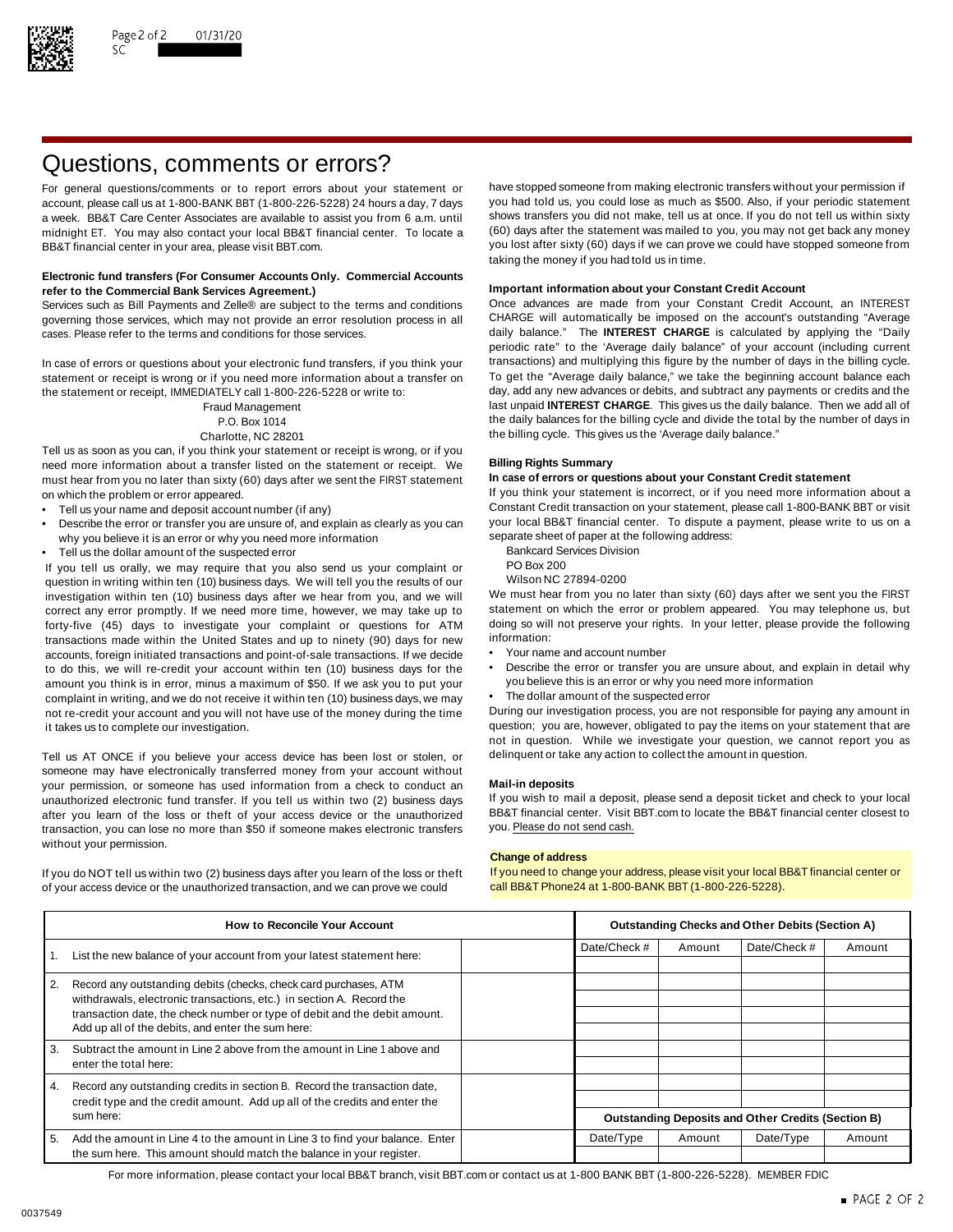

coach.jason@friendsofclemsoncrew.org 1/1/2020 - 1/31/2020

## Statement for January 2020

Friends of Clemson Crew, Inc. 404 Rock Creek Rd 29631 Clemson

### Ξ Balance Summary (1/1/2020 - 1/31/2020)

|                  | <b>Available beginning</b> | Available ending | <b>Withheld beginning</b> | Withheld ending |
|------------------|----------------------------|------------------|---------------------------|-----------------|
| USD <sup>1</sup> | 72.53                      | 145.32           | 0.00                      | $0.00$          |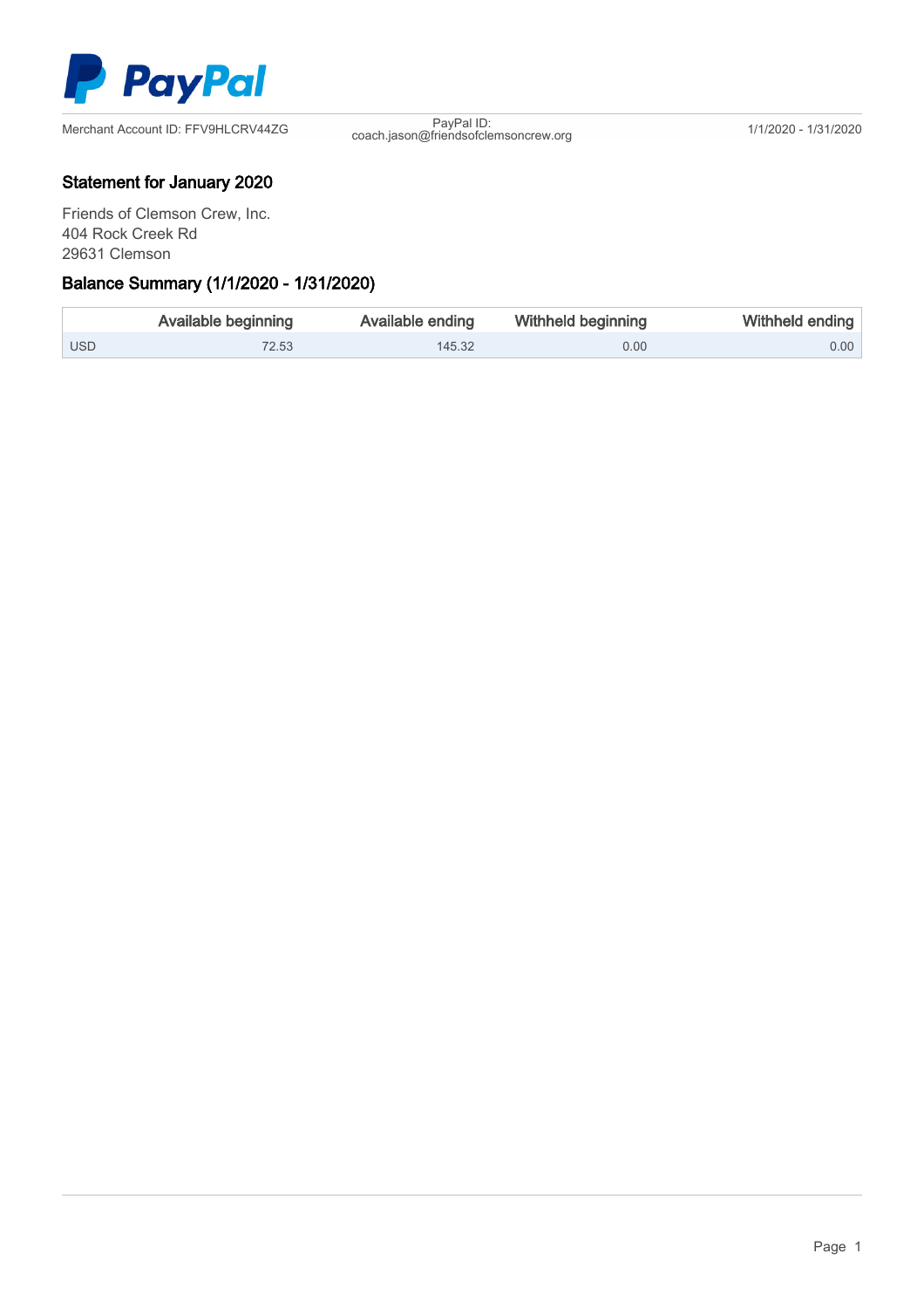

coach.jason@friendsofclemsoncrew.org 1/1/2020 - 1/31/2020

# Activity Summary (1/1/2020 - 1/31/2020)

|                                    | <b>USD</b> |
|------------------------------------|------------|
| <b>Beginning Available Balance</b> | 72.53      |
| Payments received                  | 278.03     |
| Payments sent                      | 0.00       |
| Withdrawals and Debits             | $-200.00$  |
| <b>Deposits and Credits</b>        | 0.00       |
| Fees                               | $-5.24$    |
| <b>Ending Available Balance</b>    | 145.32     |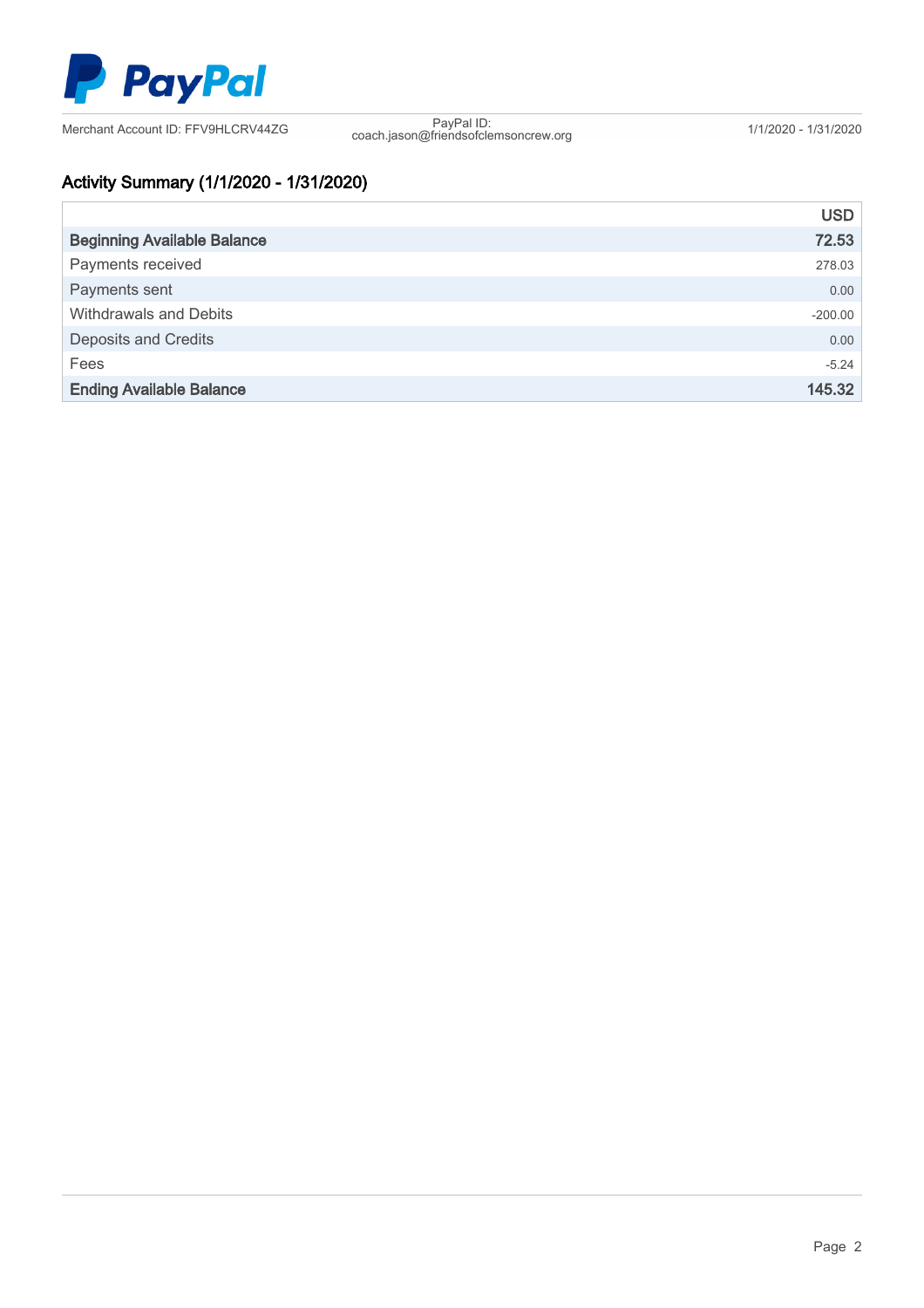

coach.jason@friendsofclemsoncrew.org 1/1/2020 - 1/31/2020

# Payments received

| <b>Description</b>            | <b>USD</b> |
|-------------------------------|------------|
| Mass Pay payment              | 3.00       |
| <b>Subscription Payment</b>   | 275.03     |
| <b>Total</b>                  | 278.03     |
| <b>Withdrawals and Debits</b> |            |
| <b>Description</b>            | <b>USD</b> |
| <b>Payment Refund</b>         | $-200.00$  |
| <b>Total</b>                  | $-200.00$  |
| Fees                          |            |

| <b>Description</b> | <b>USD</b> |
|--------------------|------------|
| <b>Fee Credits</b> | 4.40       |
| Payment Fee        | $-9.64$    |
| <b>Total</b>       | $-5.24$    |